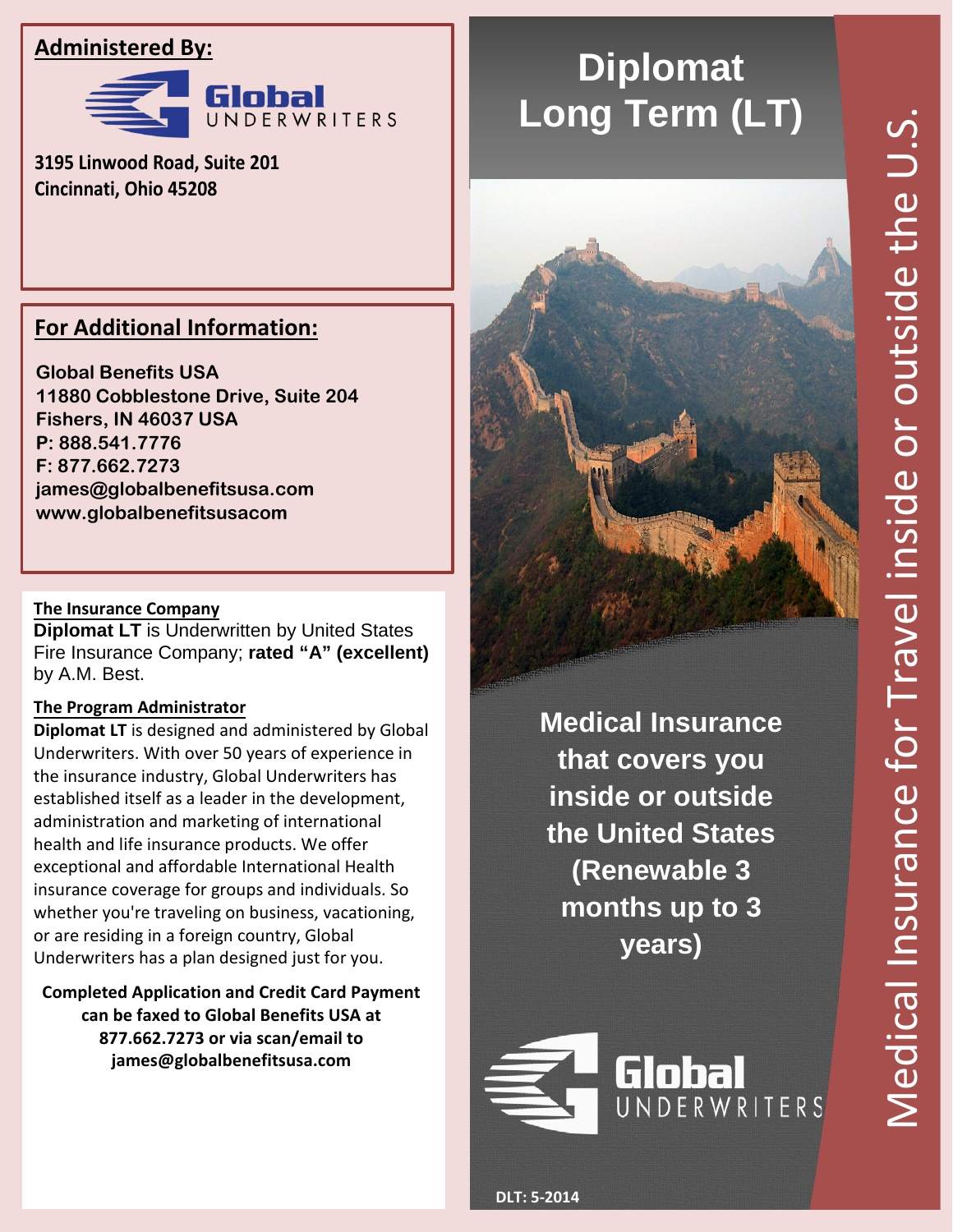# **Quick Glance Benefits Summary:**

### **Medical Maximum:**

*Traveling to the United States:* 

Plan A: \$500,000 Plan B: \$1,000,000

*Traveling Outside the United States:*  Plan A: \$500,000, Plan B: \$1,000,000

Persons age 70 – 79 maximum benefit of \$100,000; Persons age 80+ maximum benefit of \$20,000.

### **Co-Insurance:**

### *Traveling to the United States:*

After you pay the selected deductible, the plan pays 80% up to \$5,000 of eligible costs, then 100% to the Medical Maximum. There will be an additional \$250 deductible for each emergency room visit as a result of an Illness. The ER deductible will be waived if hospital admittance is within 12 hours of the incident.

### *Traveling Outside the United States:*

After you pay your selected deductible this plan will pay 100% of Covered Expenses outside the USA up to the selected policy maximum.

**Deductible Choices:** \$0, \$50, \$100, \$250, \$500, \$1,000, \$2,500, \$5,000 per person/policy period

**Pre-Existing Condition Exclusion:** 18 Months prior to the start date of coverage

**Emergency Medical Evacuation and Repatriation:** \$500,000

**Political and Natural Disaster Evacuation:** \$50,000; (\$100,000 available with the purchase of the Enhanced Political and Natural Disaster Evacuation Rider)

**Return of Mortal Remains:** \$50,000

**Emergency Medical Reunion:** \$50,000

**Return of Minor Child:** \$50,000

**Interruption of Trip:** \$5,000

**Loss of Baggage:** \$50 per article; up to a maximum of \$250

**Emergency Dental Treatment (Palliative):** \$100

**Accidental Death and Dismemberment:** \$25,000 (Enhanced Benefit Amounts available)

**In-Hospital Indemnity (US Citizens only):** \$100 per day to a maximum of 10 days

**Sudden Recurrence of a Pre-existing Condition (US Citizens only):** up to \$20,000; (\$2,500 for age 65 and older)

**Optional Policy Enhancements:**

### **Home Country Coverage and Athletic & Hazardous Activity Riders**

**War Risk Coverage** Available outside the USA, call for a quote.

### **Why Purchase International Medical Insurance?**

This travel medical plan is designed to cover anyone traveling outside their home country for undetermined or extended periods of time. The flexibility and renewability of this plan makes it ideal for business and leisure travelers, expatriates, study abroad, work study programs, international exchange students, tourists, and church or missionary travelers.

*Why do long-term international travelers need this coverage?* **Problem for U.S. Travelers**: Most group and individual health plans sold in the United States provide limited (if any) coverage while traveling overseas. PPO's do not extend their network's abroad, so any difference in billing expenses or claims that are not considered eligible expenses will become the responsibility of the insured. Also, private U.S. health plans rarely provide emergency medical air evacuation and repatriation benefits back to your home country. Finally, Medicare provides no coverage outside the U.S. (see U.S. Passport for details). **Problem for Non - U.S. Citizens**: Nationalized or government sponsored health plans rarely provide adequate medical coverage for illnesses or injuries sustained while traveling outside your home country. Some medical facilities could even deny services or demand up-front payment prior to admitting or treating a patient for certain medical conditions. Extreme sports, hazardous activities, emergency medical air evacuation and repatriation are usually not covered under nationalized health insurance schemes. Most travelers to the United States are innocently unaware of how expensive medical care and treatment can be in the U.S. Not to mention, that medical care in the U.S. is usually provided through HMO's or managed care facilities, which may not recognize a "foreign insurance company" or government sponsored health plan.

**This brochure is meant to be a brief summary of the policy features only for the Diplomat LT Plan and does not cover all the terms, conditions and limitations of the Master Policy - the Master Policy will govern in all cases. Benefits and premiums are subject to change.**

**Eligibility**: The **Diplomat LT** provides Accident and Sickness Medical Coverage, Travel Assistance, and AD&D benefits to Non-US Citzens while visiting the United States or for those traveling internationally outside their Home Country. Coverage is available for **you**, a second adult, unmarried dependent Children, or Children traveling alone.

**Period of Coverage:** The minimum initial period of coverage that can be purchased is 3 months, the maximum is 12 months. Additional coverage may be available for up to 12 months at a time, to a maximum of 36 consecutive months.

**Effective Date:** Coverage will begin at 12:00 A.M. Eastern Standard Time on the latest of the following: 1) The date and time your enrollment form and correct premium are received by Global Underwriters Agency; or 2) The effective date requested on the enrollment form; 3) The moment You depart from your Home Country;

**Expiration Date:** Coverage will end at 11:59 P.M. Eastern Standard Time on the earliest of the following: 1) The moment You return to your Home Country,

2) Twelve months after your coverage's effective date; 3) The termination date shown on the enrollment form, for which premium has been paid; or 4) The date You are no longer considered an Eligible Person.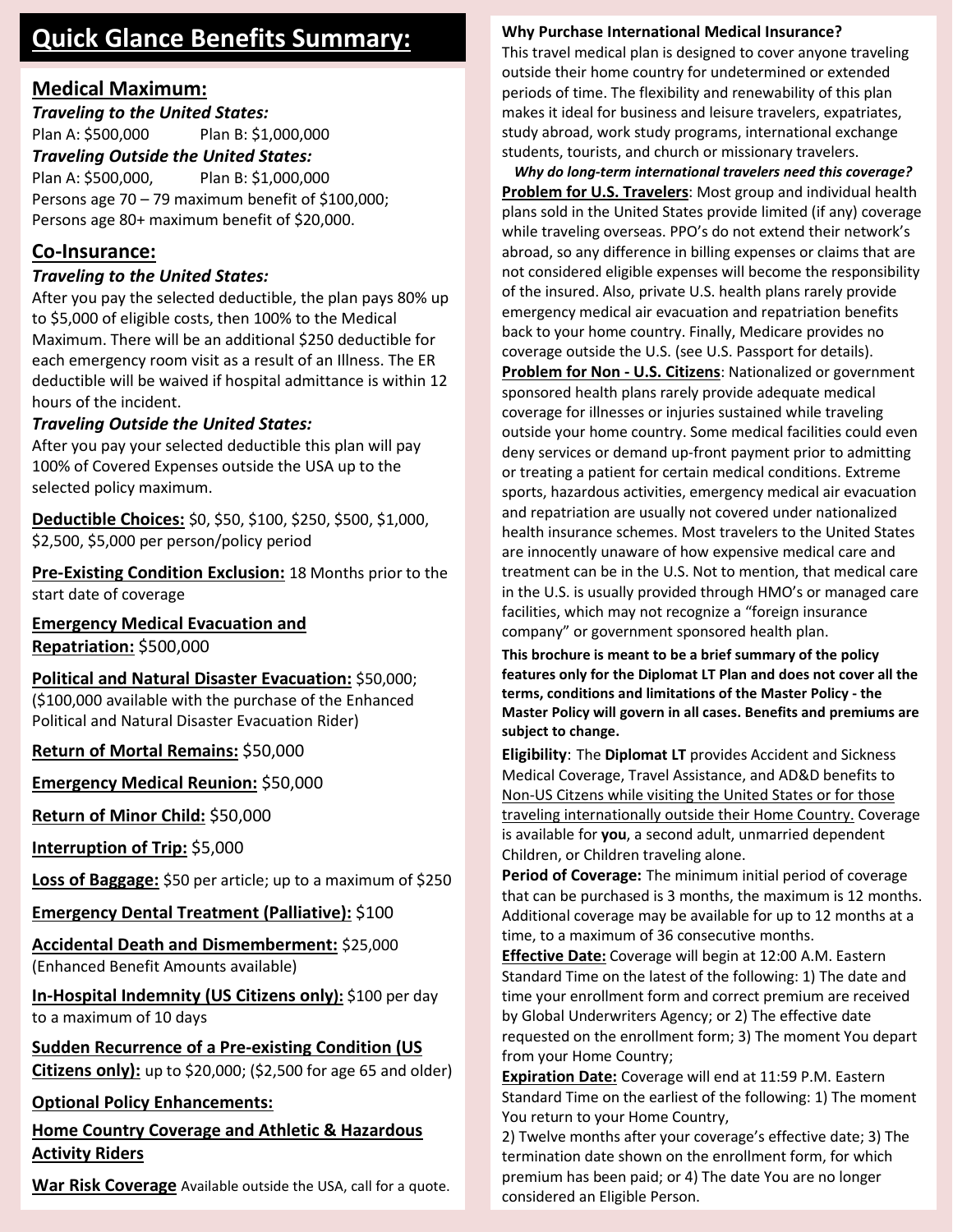| <b>Diplomat LT (Monthly Rates)</b>         |                   |                    |                   |
|--------------------------------------------|-------------------|--------------------|-------------------|
| <b>Traveling to the United States</b>      |                   |                    |                   |
| Plan A -                                   | <b>With \$250</b> | Plan B -           | <b>With \$250</b> |
| \$500,000                                  | <b>Deductible</b> | \$1,000,000        | <b>Deductible</b> |
| <b>Ages 18 -29</b>                         | \$69.98           | <b>Ages 18 -29</b> | \$79.70           |
| <b>Ages 30-39</b>                          | \$91.37           | <b>Ages 30-39</b>  | \$102.06          |
| <b>Ages 40-49</b>                          | \$136.08          | <b>Ages 40-49</b>  | \$151.63          |
| <b>Ages 50-59</b>                          | \$191.48          | <b>Ages 50-59</b>  | \$218.70          |
| <b>Ages 60-64</b>                          | \$222.59          | <b>Ages 60-64</b>  | \$265.36          |
| <b>Ages 65-69</b>                          | \$242.03          | <b>Ages 65-69</b>  | \$287.71          |
| <b>Ages 70-79</b>                          |                   | <b>Ages 70-79</b>  |                   |
| (\$100K                                    | \$482.11          | (\$100K            | N/A               |
| max)                                       |                   | max)               |                   |
| 80+ (\$20K                                 | \$554.04          | 80+ (\$20K         | N/A               |
| max)                                       |                   | max)               |                   |
| <b>Dependent</b>                           | \$51.52           | <b>Dependent</b>   | \$62.21           |
| <b>Child</b>                               |                   | <b>Child</b>       |                   |
| <b>Child Alone</b>                         | \$46.66           | <b>Child Alone</b> | \$56.38           |
| <b>Traveling Outside the United States</b> |                   |                    |                   |
| Plan A -                                   | <b>With \$250</b> | Plan B -           | <b>With \$250</b> |
| \$500,000                                  | <b>Deductible</b> | \$1,000,000        | <b>Deductible</b> |
| <b>Ages 18 -29</b>                         | \$40.82           | <b>Ages 18 -29</b> | \$50.54           |
| <b>Ages 30-39</b>                          | \$53.46           | <b>Ages 30-39</b>  | \$61.24           |
| <b>Ages 40-49</b>                          | \$71.93           | <b>Ages 40-49</b>  | \$80.68           |
| <b>Ages 50-59</b>                          | \$119.56          | <b>Ages 50-59</b>  | \$138.02          |
| <b>Ages 60-64</b>                          | \$159.41          | <b>Ages 60-64</b>  | \$191.48          |
| <b>Ages 65-69</b>                          | \$164.27          | <b>Ages 65-69</b>  | \$201.20          |
| <b>Ages 70-79</b>                          |                   | <b>Ages 70-79</b>  |                   |
| (\$100K                                    | \$312.98          | (\$100K            | N/A               |
| max)                                       |                   | max)               |                   |
| 80+ (\$20K                                 | \$345.06          | 80+ (\$20K         | N/A               |
| max)                                       |                   | max)               |                   |
| <b>Dependent</b>                           | \$39.85           | <b>Dependent</b>   | \$47.63           |
| <b>Child</b>                               |                   | <b>Child</b>       |                   |
| <b>Child Alone</b>                         | \$29.16           | <b>Child Alone</b> | \$31.10           |

**Diplomat LT must be purchased for a minimum of 3 months, the maximum is 12 months. Renewal coverage may be available for up to 12 months at a time, to a maximum of 36 months.**

### **Optional Policy Enhancement Riders**

**War Risk Coverage: for travel Outside of the USA and the insured's home country, please call your agent or Global Underwriters Agency for a quote.**

### **Enhanced AD&D Benefit Rates (Per Person / Month)**

| \$100,000 Total Coverage   | \$6.00  | <b>Total AD&amp;D</b> |
|----------------------------|---------|-----------------------|
| \$250,000 Total Coverage   | \$18.00 |                       |
| \$500,000 Total Coverage   | \$38.00 | coverage              |
| \$750,000 Total Coverage   | \$58.00 | includes the          |
| \$1,000,000 Total Coverage | \$78.00 | \$25,000 base         |

# **Optional Policy Enhancement Riders**

**Home Country Coverage Rider-** provides limited coverage under Your Medical Expense Benefit while in Your Home Country. The plan pays 80% up to \$5,000 of Covered Expenses, then 100% to a maximum of 1) \$50,000 for Incidental Trip(s) to your Home Country or 2) \$10,000 for Extension of Benefits (Follow Me Home Coverage). **(Apply 1.10 factor to your total premium)** 

### **Enhanced Political and Natural Disaster Evacuation Benefit**

The Enhanced Political and Natural Disaster Evacuation Benefit Rider increases the maximum benefit from \$50,000 to \$100,000. **(\$30 per person per month)**

**Athletic Sports & Hazardous Activity Rider** - provides coverage if Your Injury or Illness results from the below enumerated Athletic Sports & Hazardous activities NOTE: Any Athletic Sport & Hazardous Activity not expressly covered hereunder is excluded from this policy unless the activity is non-contact and engaged in by You solely for leisure, recreation, entertainment, or fitness purposes only. *Table 1: For the below listed activities apply the 1.25 factor to the base premium:* 

**iO** \ iddisledding; Bungee Jumping; Canopying; Hang Gliding; Heli-skiing; Horseback Riding; Jet, Snow, and Water Skiing; Kayaking; Martial Arts; Motorcycling & Motor Scooter; Mountain Biking; Mountain Climbing (under 14,000 feet); Paragliding; Parasailing; Piloting any Noncommercial Aircraft; Safari; Scuba Diving, Skydiving; Snowboarding; Snowmobiling; Spelunking; Surfing; Trekking; Whitewater Rafting (up to and including Class V Rapid only); Wind Surfing; Zip Lining.

### *Table 2: For the below listed activities apply the 1.25 factor to the base premium plus the monthly flat rate listed:*  **( ) DŝĚĚůĞ Option - additional \$25.00 flat monthly rate**

Arial Photograph (Use of proper restraints required); BMX (Racing or Competitive); Flying in any Chartered or Leased Aircraft or Helicopter

### **( )High Option - additional \$50.00 flat monthly rate**

Diving with Sharks; Mountain Climbing (if over 14 thousand feet, guide required); MX; Running with Bulls; Safari & Big Game Hunting (use of firearms); Security Detail (use of firearms)

*Table 3: For the below listed Intercollegiate, Interscholastic Athletics, Club Sports, and Organized Amateur Sports, apply the 1.25 factor to the base premium plus the monthly flat rate listed*. Under this rider, the Medical Expense Benefit is reduced to \$20,000 for any Covered

Injury or Illness resulting from:

### **(1) Low Option - additional \$12.00 flat monthly rate**

Baseball; Cheerleading; Cross Country; Diving; Equestrian; Fencing; Field Hockey; Golf; Polo Horse; Polo Water; Softball; Swimming; Tennis; Track and Field; Volleyball

**(2)Middle Option - additional \$26.00 flat monthly rate** Basketball; Competitive Cycling (Road, Track, CX); Ice Hockey; Lacrosse; Martial Arts; Skiing (Slalom, Giant Slalom, Downhill); Wrestling

**(3)High Option - additional \$80.00 flat monthly rate** Football (no Division One); Gymnastics; Rugby; Soccer